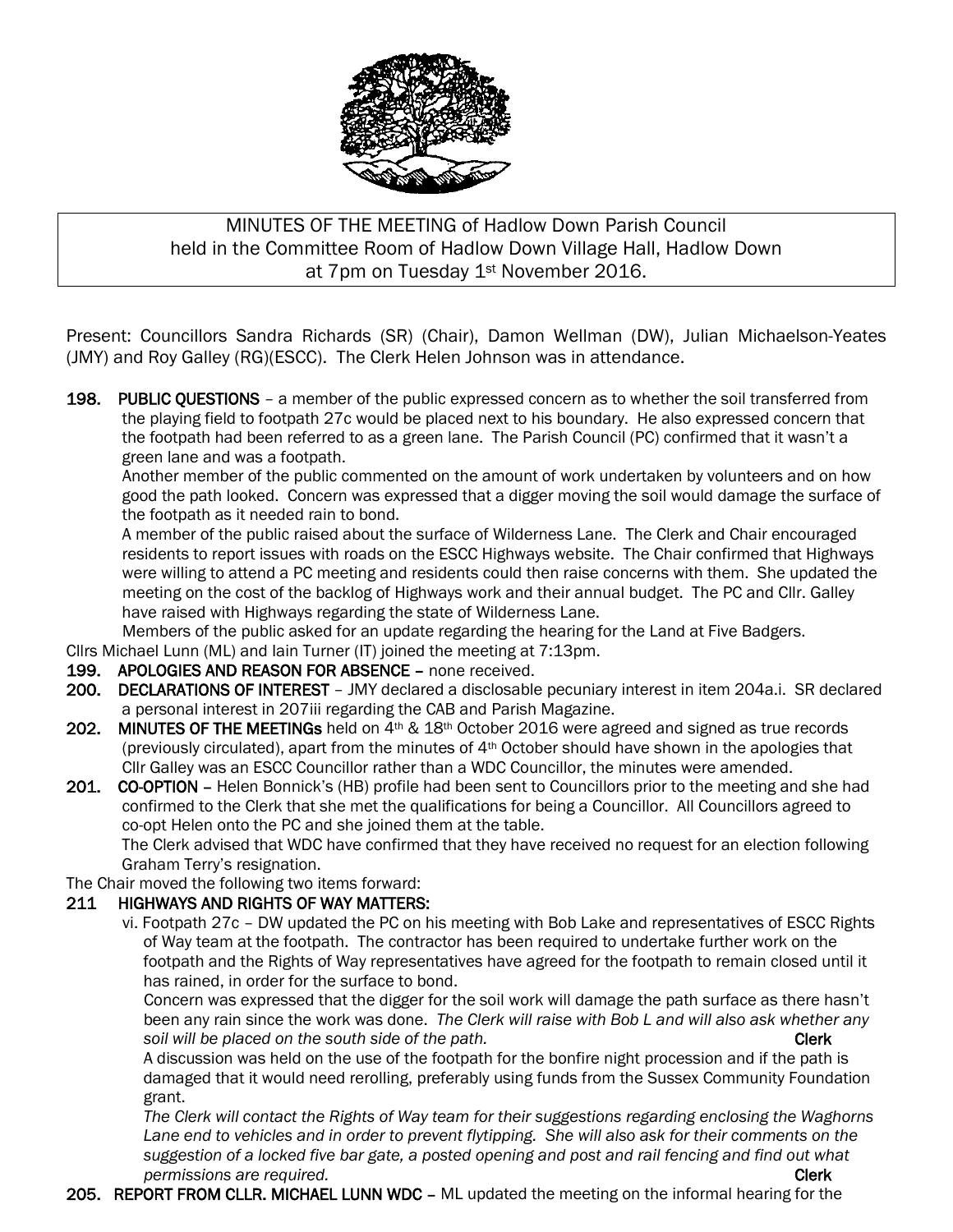Land at Five Badgers and the action being taken regarding the developments at the site. The Chair allowed members of the public to ask questions.

#### 203. MATTERS ARISING (from previous meetings):

- i. School Lane pavement the Clerk confirmed that the witness statement has been received and has been sent to WDC. There is the possibility of a further witness statement.
- ii. Photographs of bridlepath 25a  $c/f$  SR
- iii. Flooding at the junction of Main Road and Tinkers Lane RG advised that the drainage team were due and the problem was due to be fixed this week.
- iv. School Lane surface the PC were advised that it is on the indicative programme for resurfacing in 2018/19. The PC agreed that the matter should be escalated to the Chief Executive of ESCC, providing there were valid reasons for this. *The Chair will speak to the headteacher at the school and if there are felt to be valid reasons for escalation she and the Clerk will draft an email to be sent to Councillors, prior to sending to the Chief Executive of ESCC.* SR/Clerk
- v. Measurements for exclusion zone for the bonfire the risk assessment for the bonfire night had been sent to Councillors prior to the meeting and concern was expressed that items that had previously been raised hadn't been included. It was agreed that a new risk assessment would be required with changes regarding the distance between the bonfire and the barrier and regarding the lighting of the bonfire, if these changes weren't made, for safety reasons the PC wouldn't allow the bonfire to take place on their land, t*he Chair will contact the chair of the playing field committee to discuss.* **Chair**

The Clerk will request a copy of the bonfire insurance. The Clerk clerk contained the clerk

- 
- vi. The Clerks Report was sent to Councillors with the agenda updating them on her action points, this included:
- a. The Clerk has spoken to one of the church wardens regarding the closed burial ground and has written to WDC requesting a survey of the seats and that they be repaired or replaced, she has also requested a slight increase in the budget for the maintenance of the burial ground.
- b. The Clerk has contacted ESCC to request that they respond to the PC's request for a speed reduction between Howbourne Lane and the entrance to the village.
- c. The Clerk is liaising with ESCC regarding the criteria for LED speed signs and the costs involved and is enquiring about funding from the police production fund.
- d. Response has been sent to the DCLG Finance Settlement consultation.

#### 204. PLANNING:

### a. PLANNING APPLICATIONS:

Cllr. Michaelson-Yeates didn't join in the discussion for item i:

 i. WD/2016/2285/F – GATE HOUSE FARM, STOCKLANDS LANE, TN22 4EA – Redevelopment of site including demolition of industrial farm building, removal of water holding tanks and construction of two detached dwellings with associated works - The Parish Council do not support the application for the following reasons:

 The design of the dwellings is not in keeping with the varied rural character of other dwellings in Stocklands Lane. The size of the gardens is also not in keeping with the relevant size of gardens for 4 bedroom houses in the parish. – Policy EN27.

 We feel that one of the proposed dwellings will overlook a neighbouring property, resulting in a loss of privacy for the occupants – Policy EN27.

 The position of the proposed western driveway will have an impact on the neighbouring property with construction traffic accessing and egressing the site. We feel that the eastern driveway would be more suitable.

If the application were approved we would request the following:

 That a contamination survey and an ecological and environment survey (including bats and reptile survey) should be undertaken before any work commences;

 That all materials from the demolition and clearance of the site should be removed from there; Due to the dangerous junction at the western end of Stocklands Lane, we feel there should be a suitable pre-approved plan for access and egress from the site and from Stocklands Lane for construction traffic. (4/0)

- ii. WD/2016/2462/F ANNES, WILDERNESS LANE, TN22 4HU Demolition of 2 outbuildings and the erection of 2 new buildings. Additional planting and the minor enlargement of the existing turning head – The Parish Council support the application, however they feel that there should be a condition that the artist studio/study should be used in connection with the main residence and not be used for residential use. There should also be correct disposal of the asbestos (6/0).
- iii. WD/2016/2485/F STONEHURST COTTAGE, STONEHURST LANE, TN20 6LL Demolish existing lean-to extension to rear. Replace with new 2 storey extension including pitched roof to existing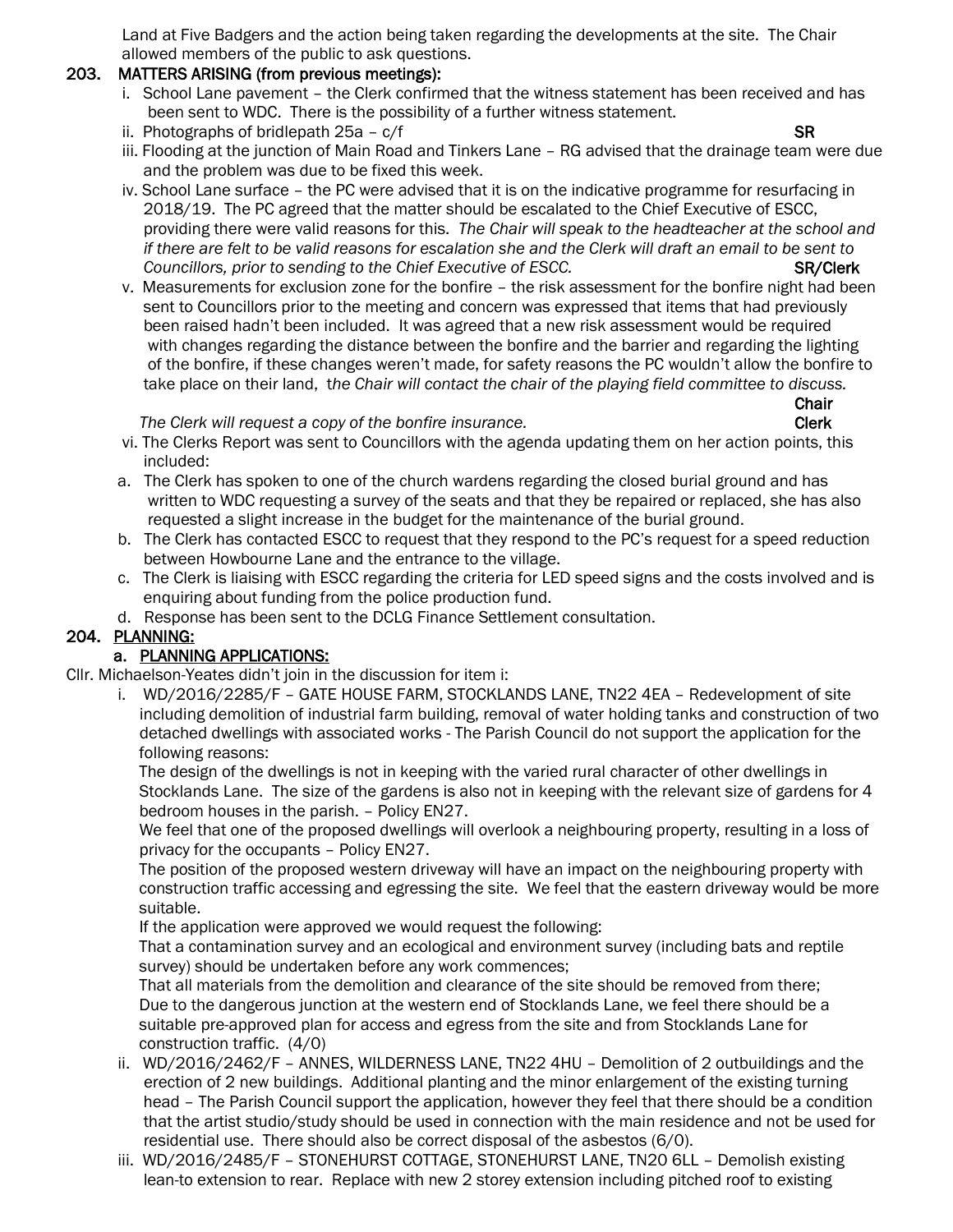dormers and single storey lean-to extension beyond. Extend hard standing to front of house – The Parish Council support the application. (6/0)

#### b. REFUSED PLANNING APPLICATIONS:

 i. WD/2016/1762/F – Hastingford Fishery, Hastingford Lane – Part change of use from fishing lodge to fishing lodge and live/work unit.

### c. APPROVED PLANNING APPLICATIONS:

- i. WD/2016/0949/F Scocus Barn, Heathfield Road, TN20 6JJ The construction of a single storey oak framed detached bulding to be used as a classroom and play area.
- ii. WD/2016/1104/F Hastingford Farm, Hastingford Lane, TN22 4DY Part retrospective application for extension of existing approved converted barn to provide holiday let, including upgrading of existing doors and windows.

### d. PLANNING MATTERS:

 i. The PC had been contacted by a resident regarding Oaklands in Stonehurst Lane. Planning enforcement have confirmed that there has been no breach of planning. The *Clerk will update the resident.* Clerk

205. REPORTS FROM CLLR. ROY GALLEY, ESCC & CLLR. MICHAEL LUNN WDC – RG highlighted that the proposed parliamentary boundary changes cover a different area for Hadlow Down than the proposed county and district boundary changes. The PC have requested that an article go in the November Parish Magazine requesting comments from members of the public, it was agreed that a response would be made to the parliamentary boundary consultation if a response is received from residents. [The article will appear in the December issue].

 RG confirmed that ESCC are currently concentrating on budgets. They have got to make about 200 posts redundant.

 ESCC Highways have apologized as they said that the work had been done in Riverside and Sheepsetting Lane when it hadn't been, the work will now be done sooner than it would be done normally.

 RG advised that he had visited School Lane with the traffic engineer, the roundels will be re-done and there is the possibility of a speed limit of 20mph outside the school being assessed.

Further to his earlier report ML advised that the Local Plan has been delayed.

206. BANK RECONCILIATION: –for October 2016 was agreed and signed.

## 217. CORRESPONDENCE RECEIVED:

i. East Sussex Fire and Rescue Service survey – response agreed, IT to send.

### 207. OTHER FINANCE MATTERS :

- iii. Draft precept proposals to be discussed at December meeting.
- i. The payment for £70 to Mr P Anderson for fingerpost work that was paid at the last meeting was ratified at this meeting.
- ii. Internal auditor appointment the Clerk had sent details of the quotes and profile of the internal auditors to Councillors. It was agreed to appoint Mark Mulberry.

## 208. REPORTS FROM COUNCILLORS (COUNCIL MATTERS AND OUTSIDE BODIES):

 i. Cllr Damon Wellman advised that there have been reports of 8 sheds broken into in the North Wealden area. The police are looking for a silver Peugeot.

### 212. RESIGNATION OF COUNCILLOR AND COUNCILLORS RESPONSIBILITIES – Graham Terry resigned from the PC after the last meeting. The following responsibilities that were previously undertaken by him were

allocated to the following Councillors:

 Strengthening Local Relationships meetings, Village Hall and pension liaison – Cllr Bonnick; Hadlow Down Community Centre – Cllr Lunn;

Burial Ground – Cllr Richards;

Playing Field – Cllr Michaelson-Yeates;

Annual review of risk assessments and bank signatory – Cllr Turner

Graham Terry has agreed to continue to produce the PC newsletter and annual report.

JMY and HB will be the representatives for Celebrate.

209. CELEBRATE – meeting to be held between Rachel Lewis, the PC representatives and the Clerk, a meeting will then be organized to which other interested parties s will be invited. The Clerk updated the meeting on the options for the role of sessional worker, she has strived to find 3 options.

#### 210. RISK ASSESSMENTS – *ML confirmed that the quarterly risk assessments had been completed and he will arrange for them to be delivered to the Clerk.* ML

 The Clerk advised that Nathan James has confirmed that he will clear the culvert in Hut Lane once the leaves have fallen.

# 211 HIGHWAYS AND RIGHTS OF WAY MATTERS:

- i. Dog Kennel Lane ditching to consider action c/f.
- ii. Parking in Wilderness Lane to discuss c/f